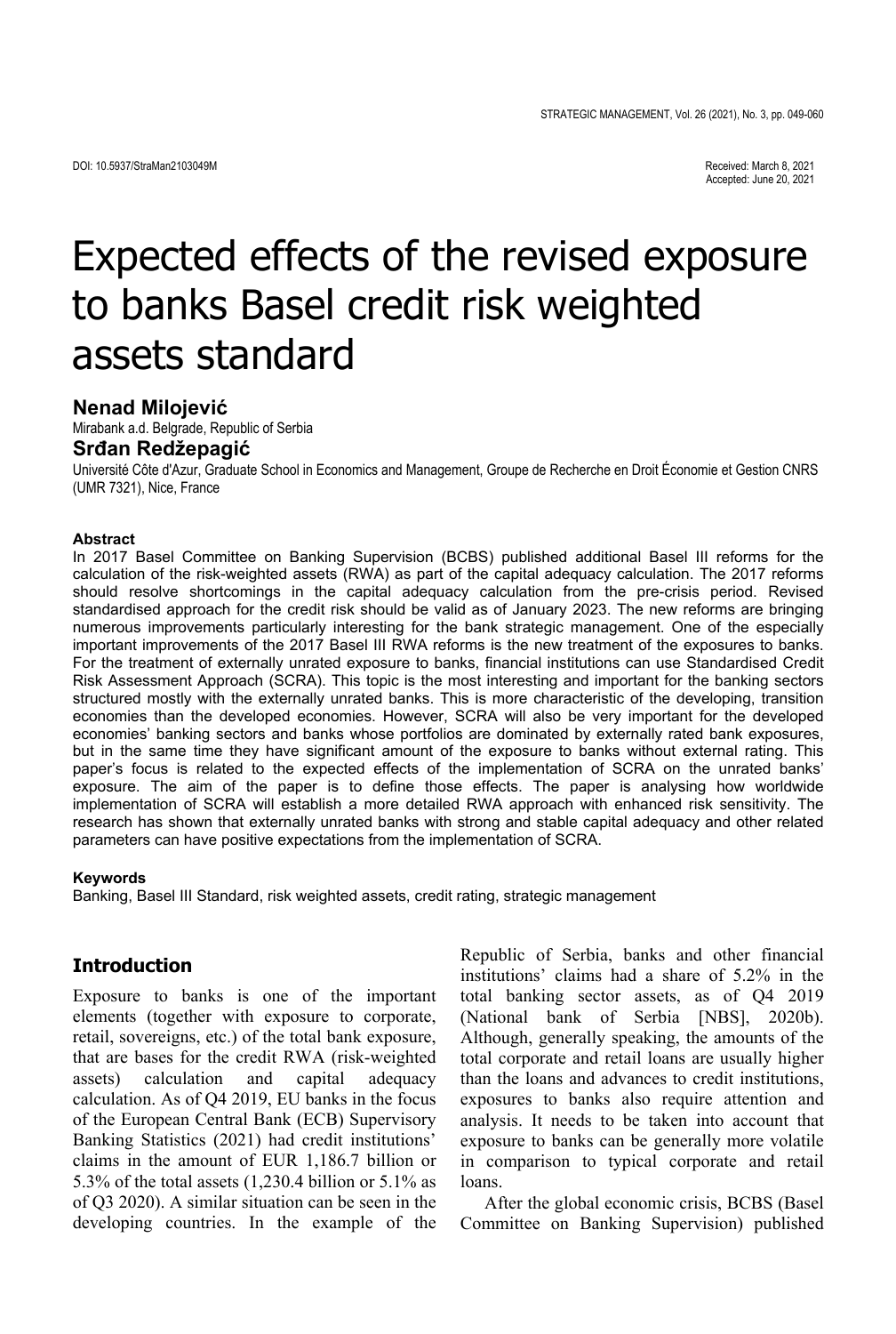Basel III standard in 2010-2011 with the main focus on capital (and liquidity) treatment and its revision. The reforms from 2017 (Basel Committee on Banking Supervision, 2017a, 2017b, 2021) should finish the job started in 2010-2011. The stated reforms are shaping capital and risk management that are among the most important components of the modern bank strategic management. Since the reforms from 2011 did not focus on RWA revision, the task of the reforms from 2017 is to improve RWA calculation, so that the capital adequacy reforms would be completed. Exposure to banks is revised with the 2017 reforms.

In the new framework (credit RWA standardised approach), banks can use two approaches: External Credit Risk Assessment Approach (ECRA) and SCRA (Standardised Credit Risk Assessment Approach). For the treatment of externally unrated exposure to banks, financial institutions can use SCRA. SCRA is the most interesting and important for the banking sectors dominated by externally unrated banks. This is mainly situation in the developing, transition countries. The paper is primarily focused on the stated situation. On the other hand, SCRA will also be very important for developed countries and banking sectors and banks in whose portfolios externally rated bank exposure has domination, but in the same time they have significant amount of exposure to banks without external rating.

This research has in focus effects expectations of the implementation of SCRA on the unrated exposure to banks. The aim of this research is to define those effects. The paper is analysing how implementation of SCRA will establish a more detailed RWA approach with enhanced risk sensitivity. Research takes into account big, developed banking sectors, banks and economies, but the main focus is on the small and developing banking sectors, banks and transition economies. Expectation for the Serbian banking sector is particularly analysed in the last part of the paper. The banking sector of the Republic of Serbia was the perfect example for our special case study. On the global scale, this is a relatively smaller and developing sector (with the domination of externally unrated exposure) and economy.

The goal is to outline the key elements of the new framework for exposure to banks, as well as to mark the most important challenges along the way of implementation. Additional research aim is to define the recommendations for the

successful application of the new bank exposure standard, particularly SCRA. Taking into account the comprehensive analysis of exposure to banks (historical, current and future potentials), the expected achievements of the paper could be valuable for the financial institutions (in the Republic of Serbia, EU and non-EU countries, transition, economies etc.) and its risk and capital management. Additionally, related to the previously stated, potential benefits exist for other institutions and parties involved in financial development, stability and economic growth acceleration, as well as for the institutions involved in regulation and audit. More details about connection between economic growth and banking can be seen in a study by Milojević (2014). Some other interesting connections between finance and growth can be seen in the research of Moraru and Duhnea (2018), Šafár and Siničáková (2019), Šuliková, Siničáková and Štiblárová (2019) and Geršl, Jakubík, Konečný and Seidler (2013). Important related issues can be also seen in the research of Ciutacu, Chivu, and Iorgulescu (2009), Chivu, Ciutacu and Georgescu (2015) and Hadad (2018).

The recent scientific literature offers excellent research regarding contemporary banking capital and risk management standards (for example: Addo, Guegan & Hassani, 2018; Jacobs, 2018; Leo, Sharma & Maddulety, 2019; Lessmann, Baesens, Seow & Thomas, 2015; Laurent, Sestier & Thomas, 2016; Pop, Chicu & Răduțu, 2018; Mertzanis, 2019; Huser & Kok, 2019). However, this paper is innovative, i.e. it goes beyond existing literature and covers the topic of this paper in a unique, detailed and comprehensive way. It is solely, extensively and innovatively dedicated especially to one particular segment of capital and risk management that will be valid in the future period and very important for strategic bank management.

The key starting hypothesis of the research is the following: using worldwide experience, published papers and databases, perspectives of the new BCBS bank exposure framework implementation, particularly SCRA, can be defined. The second hypothesis of the research is that strong bank capital ratios will enable good starting position for the implementation of SCRA and its effects. The third hypothesis is that based on previous, recommendations for the thriving enforce of the new bank exposure standard can be defined, so that maximal effects could be achieved in the field of bank risk and capital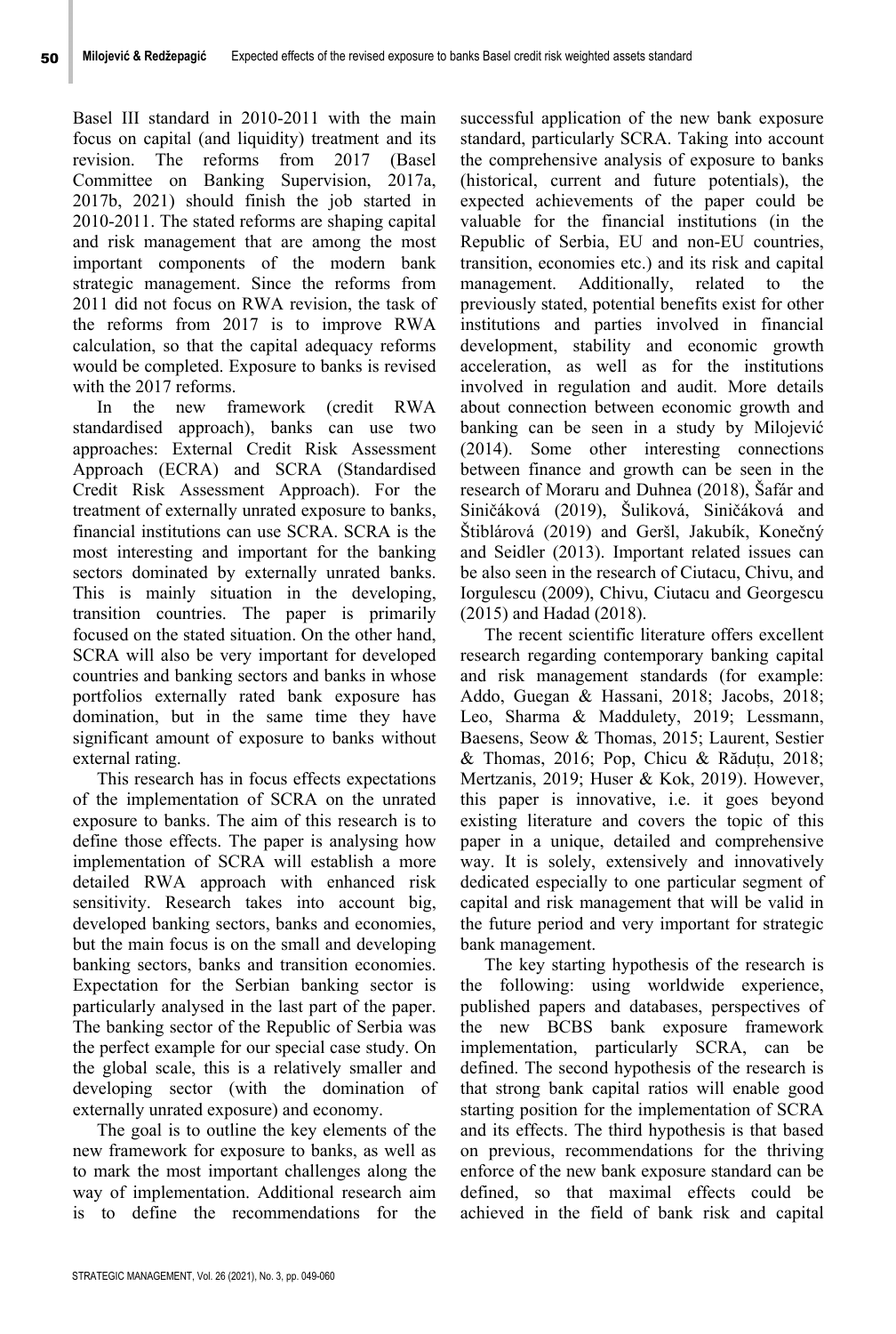management, performance, control, financial stability strengthening and creating positive impulse for sustainable economic growth. After the conducted analysis, the stated hypostasis will be confirmed or rejected.

The methodology of this paper is characterized by the usage of the most relevant publicly available historical and present global experience, research results, analysis and databases during the research. The paper will take into account big, developed, as well as small and developing, banking sectors and banks from the transition economies. A special case study is related to the banking sector of the Republic of Serbia. The aim is to have adequate overview and analysis of the thesis, as well as conclusions in this paper. This is the reason to conduct the analysis of the actual bank exposure treatment, as well as planned improvements. Additionally, the plan is to define the recommendations for the successful application of the new standard. Related to the above stated issues, the following methods are especially: descriptive, inductive – deductive, analytical important – synthetic and comparative analysis.

For the research references and analysis results, the following can be highlighted as especially important:

- Various worldwide published scientific papers, research, and other documents relevant to the topic of this research. Among other, this research takes into account previous scientific articles and research of the authors of this paper.
- BCBS risk and capital management frameworks, analysis and recommendations that are crucial for bank exposure treatment and development during the past decades;
- Financial regulatory institutions and central banks, global analysis and published papers, research, documents and databases.

#### **1. Current treatment of exposure to banks in the capital adequacy framework**

During the past few years, in general, worldwide treatment of exposure to banks, as a part of credit RWA calculation, has not changed a lot. In fact, current worldwide treatment of exposure to banks is based on the Basel II capital adequacy framework. Although today worldwide capital

adequacy treatment is based on Basel III, exposure to banks will be revised in 2023 with the implementation of the revised Basel III framework from 2017. Current Basel III capital adequacy framework (year 2011) was focused on the capital side revision, while the RWA changes can be seen in the 2017 revision.

Basel II framework – standardised approach – offered two options for credit RWA regarding exposure to banks. This segment of the paper will highlight crucial characteristics. The unrated bank exposure cannot receive a better risk weight (RW) than its sovereign exposure. Within the limits of possibility, all financial institutions from a specified state receive a RW one step below than the country's sovereign exposure. Still, 100% RW is assigned for bank exposure in countries with sovereigns rating BB+ to B- (rating scale of the external credit rating agencies: Standard & Poor's and Fitch) and on financial institutions in states without rating. Another possibility is related to the financial institutions' external credit estimation with institution exposure RW of 50%. The privileged, one step better RW is possible for 3 months or shorter primary term exposures, but not better than 20%. The above stated is not possible for financial institutions with 150% RW (BCBS, 2006).

**Table 1** Risk weight table for bank exposures in the Basel II framework under Option 1 in the standardised approach

| Country<br>credit<br>rating | AAA<br>to<br>AA- | A+<br>to<br>А- | BBB+<br>to<br>BBB- | BB+<br>to B- | <b>Below</b><br>B- | Without<br>rating |
|-----------------------------|------------------|----------------|--------------------|--------------|--------------------|-------------------|
| $RW -$<br>Option 1          | 20%              | 50%            | 100%               | 100%         | 150%               | 100%              |

**Source:** the authors, based on Basel Committee on Banking Supervision, 2006, p. 22.

|  |  | <b>Table 2</b> Risk weight table for bank exposures in the Basel |
|--|--|------------------------------------------------------------------|
|  |  | If framework under Option 2 in the standardised approach         |
|  |  |                                                                  |

| <b>Bank</b><br>credit<br>rating                | AAA<br>to<br>AA– | A+<br>to<br>А- | BBB+<br>to<br>BBB- | BB+<br>to B- | <b>Below</b><br>в- | Without<br>rating |
|------------------------------------------------|------------------|----------------|--------------------|--------------|--------------------|-------------------|
| RW -<br>Option 2                               | 20%              | 50%            | 50%                | 100%         | 150%               | 50%               |
| RW-<br>Option 2:<br>short-<br>term<br>exposure | 20%              | 20%            | 20%                | 50%          | 150%               | 20%               |

**Source:** the authors, based on Basel Committee on Banking Supervision, 2006, p. 22.

The above presented BCBS solution for exposure to banks is in use worldwide. In the EU, the BCBS exposure to banks standard is implemented by the European Parliament and the Council of the European Union documents, like Capital Requirement Regulation (CRR) document from 2013 (The European Parliament and the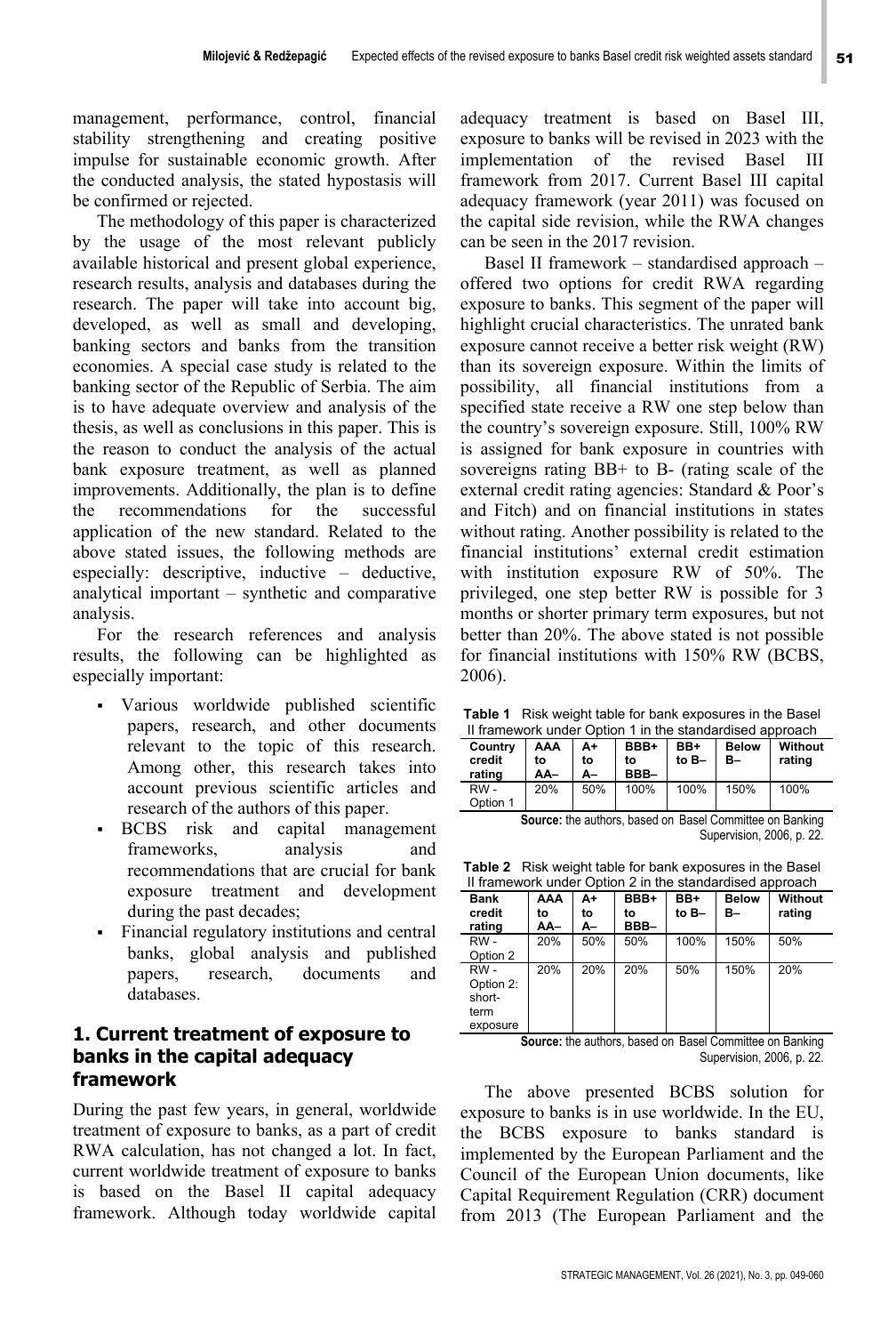Council of the European Union, 2013). Similar solution can be seen in countries outside the EU. For example in the Republic of Serbia, there is the NBS Decision on Capital Adequacy of Banks from 2020c (update of the document from 2016, 2018 and 2019) with the similar solution.

Beside the presented standardised approach for the credit RWA, BCBS capital adequacy framework (starting from Basel II until now) and regulations of the countries following its framework also offers the internal rating based (IRB) method. Financial institutions that have permission from the regulatory bodies for the IRB method can use their own internally calculated risk parameters for the capital requirement. The stated parameters follow: the probability of default (PD), loss given default (LGD), exposure at default (EAD), and maturity. Regulatory bodies can require from the financial institutions to apply regulatory value instead of internal for one or more stated parameters (Basel Committee on Banking Supervision, 2006). IRB approach is offered in the foundation (FIRB) and advanced (AIRB) version, depending on which banks calculate for the regulatory CAR (capital adequacy ratio) on their own, only PD or all 4 stated components of the capital adequacy calculation.

## **2. Exposure to banks in the revised Basel III capital adequacy framework**

BCBS published in 2017 additional RWA Basel III reforms as part of the capital adequacy calculation (Basel Committee on Banking Supervision, 2017a, 2017b). The first part of the reforms Basel III from 2011 was mainly focussed on capital treatment and liquidity risk (Ferreira, Jenkinson & Wilson, 2019; Milojević, 2016; Milojević & Redzepagic, 2020). The goal of the 2017 reforms is to complete reforms started in 2011. The Basel III 2017 reforms should resolve shortcomings in the capital adequacy calculation from the pre-crisis period. According to BCBS, the planned start of revised credit RWA standardised method is January 2022. On the other side, in 2020 BCBS has analysed worldwide situation and decided that the start of reforms will be prolonged until January 2023 (Basel Committee on Banking Supervision, 2020). The new reforms are bringing numerous improvements. One of the especially interesting improvements of the 2017 Basel III RWA revision is the new treatment of exposures to banks. They need to be incorporated in the banks'

strategic management and planning.

Exposure to banks is one of the total RWA components. The change in the value of exposure to banks has direct impact on the change of the Basel III capital ratios, including today's most actual capital ratio: Common Equity Tier 1 (CET1) ratio, whose Basel III prescribed minimum is set at 4.5%.

$$
CET1 Ratio = \frac{CET1}{RWA} \quad (1)
$$

Like it was stated above, in the new framework (credit RWA standardised approach), banks can use two approaches: ECRA and SCRA.

In the ECRA, financial institutions will enforce the base RW to rated financial institutions claims in accordance with the following table (Basel Committee on Banking Supervision, 2017a, p. 8).

**Table 3** Risk weight table for bank exposures in the Basel III Finalising reforms framework - External Credit Risk Assessment Approach

| <b>ECRA</b>                    | AAA<br>to<br>AA- | A+<br>to<br>А- | BBB+<br>to<br>BBB- | BB+<br>to B- | <b>Below</b><br>В- | Without<br>rating |
|--------------------------------|------------------|----------------|--------------------|--------------|--------------------|-------------------|
| Base<br><b>RW</b>              | 20%              | 30%            | 50%                | 100%         | 150%               | 20%               |
| Short-<br>term<br>claims<br>RW | 20%              | 20%            | 20%                | 50%          | 150%               | 20%               |

**Source:** the authors, based on Basel Committee on Banking Supervision, 2017a, p. 8.

ECRA is valid for all claims to banks that are rated. Financial institutions operating in the states where is possible to apply external ratings for the RWA will enforce SCRA exclusively to financial institutions claims without rating (Basel Committee on Banking Supervision, 2017a, p. 8 and 9).

However, although the ECRA is bringing improvements in comparison to the current standard, the most significant changes are brought by SCRA. Due to this, SCRA is in the main focus of this research.

Financial institutions can use SCRA for the treatment of externally unrated exposure to banks. This topic is very interesting for the banking sectors dominated by externally unrated banks. This is the situation in countries like Serbia, Montenegro, Bosnia and Herzegovina, Macedonia, Albania and many other emerging markets and developing transition economies. The developed countries usually have more externally rated financial institutions in comparison to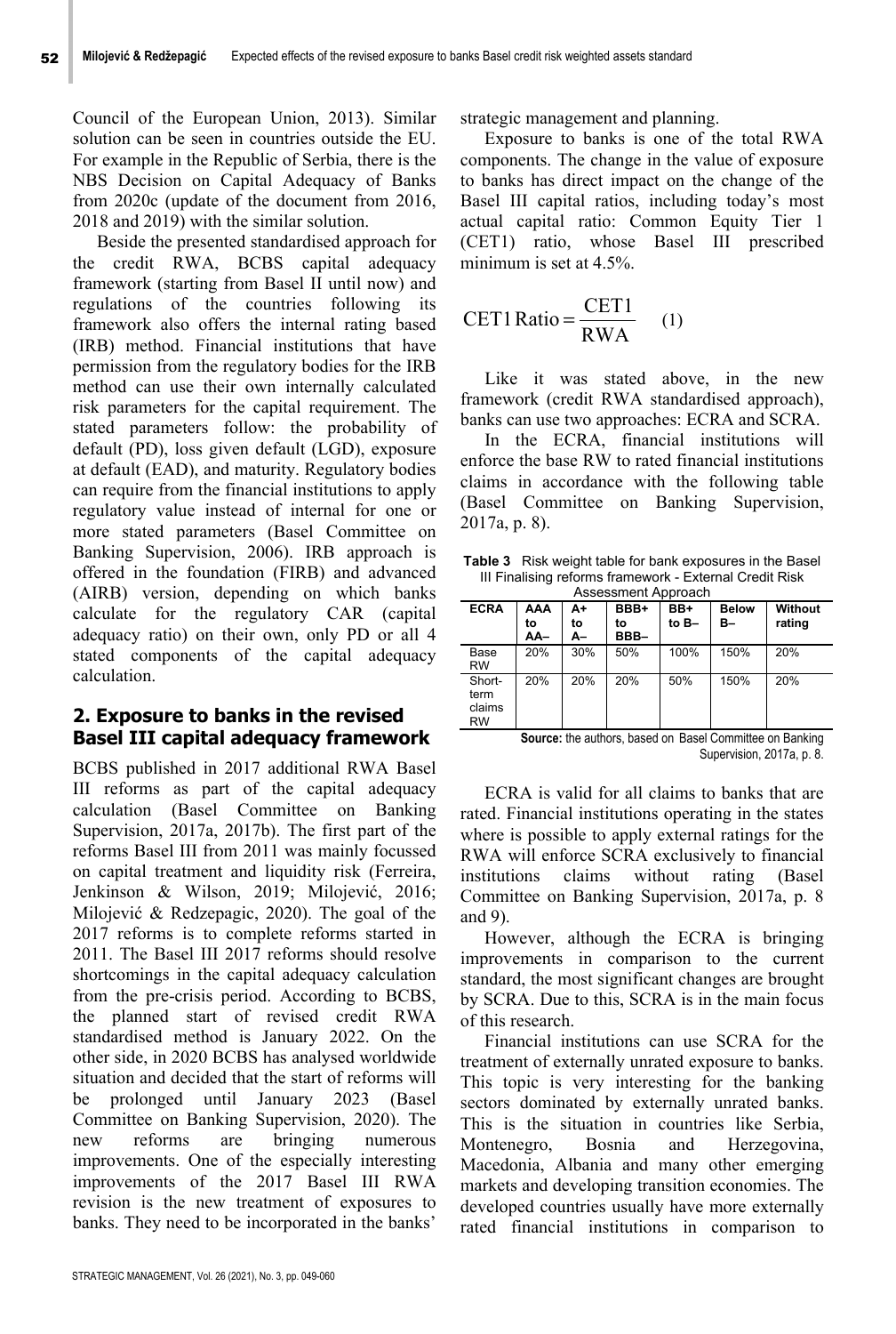typical developing countries and transition economies, especially if the focus is on ratings of the 3 world's most influential credit rating agencies (Standard & Poor's, Fitch and Moody's). However, the above stated SCRA will also be very important for banking sectors and banks whose portfolios is dominated by externally rated bank exposure, but in the same time they have significant amount of exposure to banks without external rating.

The SCRA prescribes that financial institutions must classify financial institutions claims into one of 3 categories: A, B and C and to enforce Table 4 RW.

**Table 4** Risk weight table for bank exposures in the Basel III Finalising reforms framework - External Credit Risk

| Assessment Approach                             |         |         |         |  |  |
|-------------------------------------------------|---------|---------|---------|--|--|
| <b>Credit risk</b><br>estimation of the<br>bank | Class A | Class B | Class C |  |  |
| "Base" RW                                       | 40%     | 75%     | 150%    |  |  |
| Short-term claims<br>RW                         | 20%     | 50%     | 150%    |  |  |

**Source:** the authors, based on: Basel Committee on Banking Supervision, 2017a, p. 9.

Within the SCRA, financial institutions claims that are not rated using 30% RW if the counterparty financial institution has a CET1 ratio of 14% or higher, Tier 1 leverage ratio of 5% or higher and has fulfilled all the Grade A requirements (Basel Committee on Banking Supervision, 2017a, p. 9).

Some of the major Grade A requirements are stated in the following sentences. It is valid for exposures to financial institutions that properly and promptly carry out obligations to counterparty institutions. A counterparty financial institution classified with "A" needs to be in accordance with the legislation demands including buffers specified in the new BCBS standard. In cases when minimum legislation obligations and new BCBS instructions are not satisfied, these claims will be classified in B or C (Basel Committee on Banking Supervision, 2017a, p. 9).

In the previous definitions there is a raised importance of high capital adequacy and its impact on lower RW. A grade A bank with high CET1 has the possibility to lower its RW to 30% (from the base 40%). For the RW of 30%, among others, banks also need high Tier 1 leverage ratio (LR).

$$
LR = \frac{Tier I capital (CET 1 + additional Tier 1)}{On and off balance sheet exposures}
$$
\n(2)

Banks will be additionally motivated to implement improved capital and risk management (Milojević, 2016; Milojević & Redzepagic, 2020).

As an illustration of the values of the currently most important capital management ratio, CET1 ratio value of the few European selected countries is presented here. The presented overview combines a few EU countries (their significant institutions at the highest level of consolidation) in the focus of the ECB Supervisory Banking Statistics and few developing countries banking sectors (represented here by Serbia and Croatia) All presented countries had average CET1 ratio on a country level as of Q4 2019 and Q2 2020, significantly higher than the Basel III minimum of  $4.5%$ .



Q4 2019 and Q2 2020 **Source:** the authors, based on European Central Bank, 2020a, 2020b; National bank of Serbia, 2020b; Croatian National Bank, 2019, 2020.

The interesting CET1 ratio variations between the selected European developed and developing countries can be seen in this comparison. High CET1 is one of the most important factors for the good starting position in the implementation of SCRA.

Some of the major Grade B requirements are stated in the following sentences. A counterparty financial institution is related with substantial credit risk, such as repayment potential. A Grade B financial institution needs to be aligned with the declared supervisory obligations (except the buffers). This does not include the financial institution's special minimum supervisory requirements requested by the regulatory body actions (like second Pillar). In case that this is not satisfied, classification C is valid for the financial institution's claims. Grade C is valid for the higher credit risk financial institution's claims, with non-performing, past due status (Basel Committee on Banking Supervision, 2017a, p. 9 and 10).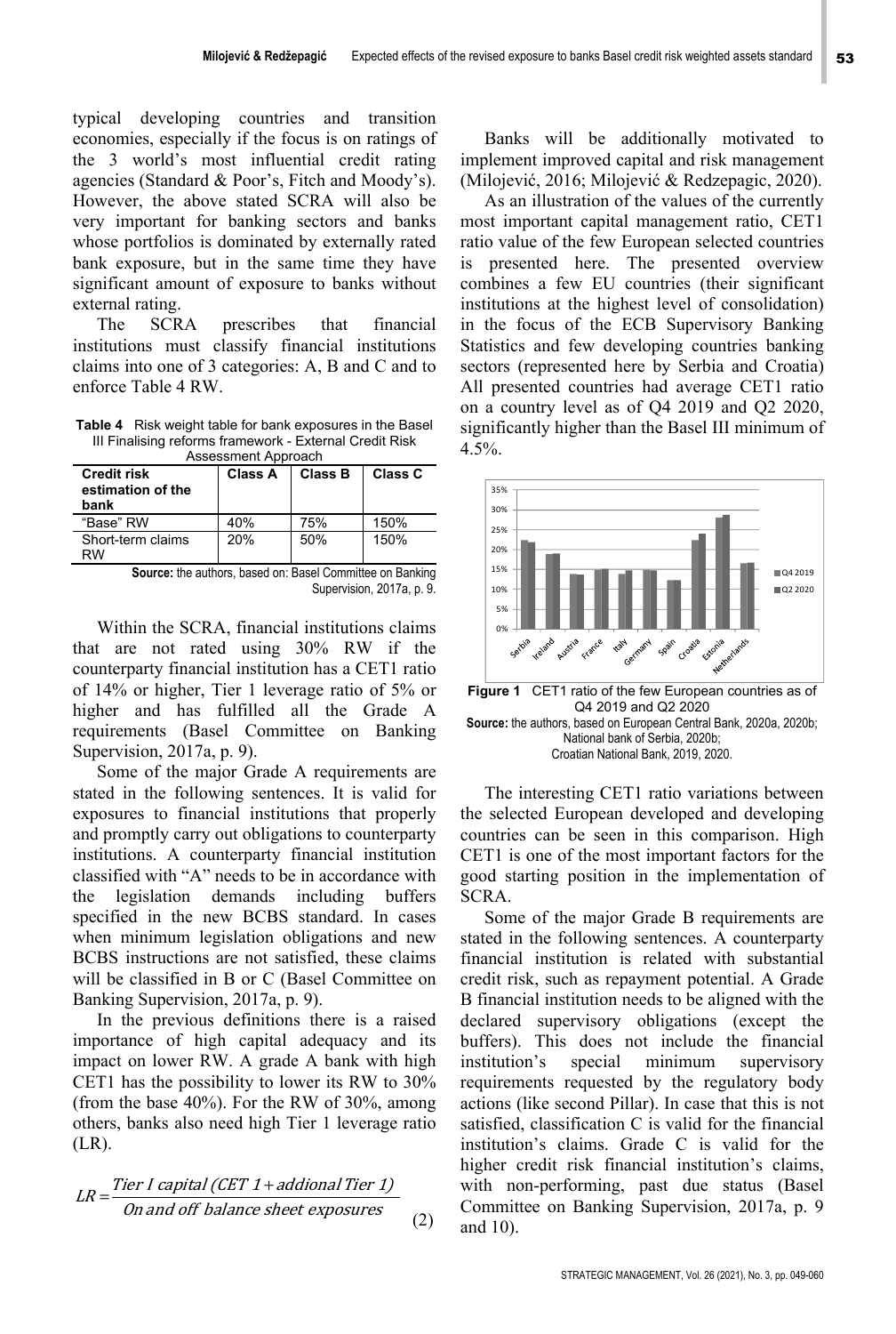At the end of this chapter we would like to highlight major changes regarding internal approach for the exposure to banks. The Banks will continue to have the option of usage IRB approach, but with some changes and additional requirements. Regarding changed treatment of exposure to banks with IRB approach, what needs to be highlighted is that the reform from 2017 removes the option to use the AIRB approach for exposures to banks. This means that banks can use either standardised approach or FIRB to calculate exposure to banks within the credit RWA calculation.

### **3. Expected effects of the new treatment of exposure to banks**

In this chapter the focus is on the authors' expectation regarding the effects of the new treatment of exposure to banks, so that we could define the conclusion regarding three starting hypotheses from the introductory chapter. Therefore, the focus is on the effects that SCRA can produce. The implementation of ECRA can also produce some changes in the credit RWA and CET1 ratio values. The changes of the CET1 ratios can also be expected from the IRB exposure to banking changes, since banks will not use any more AIRB for exposure to banks, so they will need to use either standardised or FIRB approach. The banks that had benefits from the internal estimation of LGD, EAD and maturity in the AIRB approach could now be faced with increased credit RWA and reduced CET1 ratio. However, the real big step forward in the exposure to banks is expected with the implementation of ECRA, which is focused on the externally unrated exposure to banks. The new treatment of SCRA with A, B, C grades, high sensitivity to CET1 ratio, Tier 1 leverage ratio and other improvements is a significant step in the improvement of capital and risk management. This improvement should be achieved with the more precise CET1 ratio which is expected from the implementation of 2017 reforms.

This enhanced risk sensitivity of the SCRA should be a big improvement in comparison to current treatment within the standardised approach, where for example A, B, C grades, high sensitivity to CET1 ratio and Tier 1 leverage ratio do not influence directly the RW of the externally unrated exposure to banks.

During the analysis of the expected effects of implementation of SCRA, we are specially taking into account which values of the capital and risk

management ratios banks will have at the start of 2023 when implementation is planned based on the latest available information. Also the other performances of the financial institutions will be important for the grades A, B and C. Among the capital and risk management ratios especially important for the bank aim to have best possible (i.e. lowest possible) SCRA RW, need to be highlighted CET1 ratio and Tier 1 leverage ratio.

The banks that enters in 2023 with adequate and relatively high capital and risk management ratios, meets all A grade requirements, buffer requirements, including Pillar 2, SREP (supervisory review and evaluation process) and other regulatory and internal capital adequacy requirements (regardless is it directly required by the SCRA or not), meets or exceeds CET1 ratio 14% and a Tier 1 leverage ratio that meets or exceeds 5%, will be in a good position to have lowest possible SCRA RW of 30% (except the RW for short-term exposures, which can be lower, i.e. 20%).

The above mentioned banks aim to be aligned with all the requirements for the best possible SCRA RW, and can serve as an interesting benchmarking among banks.

Financial institutions can use SCRA for the treatment of externally unrated exposure to banks. This topic is very interesting for the banking sectors dominated by externally unrated banks in the exposure to banks. This is the situation in Serbia. The Serbian banking sector is the perfect example for our special case study. On the global scale, this is a relatively smaller and developing sector (with the domination of externally unrated exposure) and economy.

The above mentioned SCRA will also be very important for banking sectors and banks with portfolios characterised by predominant externally rated bank exposure, but at the same time they have significant amount of the exposure to banks without external rating. Taking this fact into account, for the research further quantitative analysis of the implementation of SCRA expected effects, data of banking sectors that has significant portion of unrated bank exposure could be a good source. This is the reason to conduct further quantitative analysis of the expected effects of implementation of SCRA, on the publicly available data of the Serbian banking sector.

During the past years, i.e. for more than 10 years, banking sector in Serbia has had strong and significant capital adequacy, which is higher than the prescribed regulatory limits. This was also the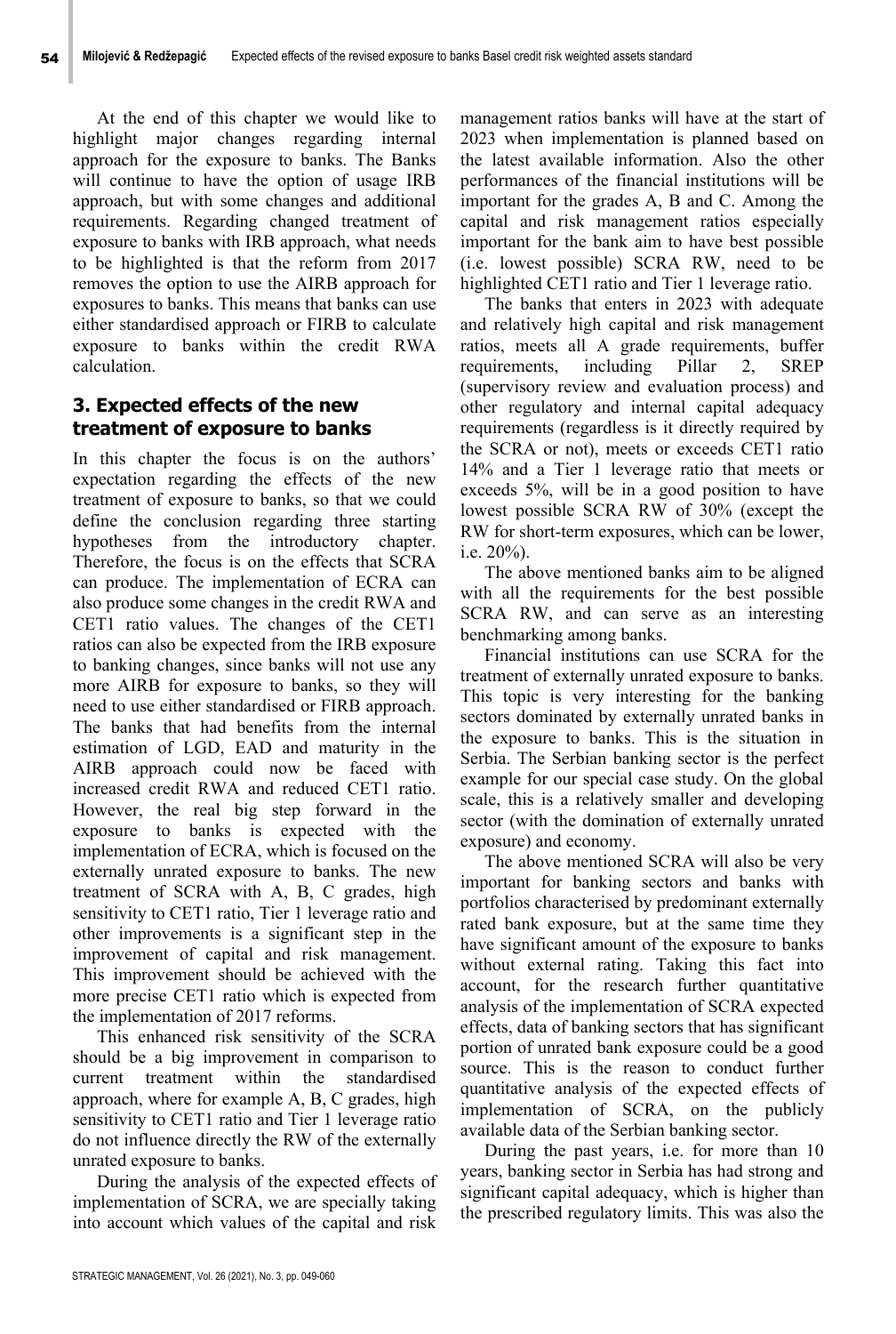situation during different economic conditions (including global economic crisis one decade ago), regulations (Basel II, III) and regulatory minimums in Serbia (12%, 8%).



**Figure 2** Total CAR of the banking sector in Serbia during the period 2007 - 2020 **Source:** the authors, based on National bank of Serbia, 2008a, 2008b, 2008c, 2009, 2019a, 2019b, 2020a, 2021.

The total capital adequacy ratio is presented on the graph above. Similar conclusions about strong capital adequacy in Republic of Serbia can be seen, during the CET1 ratio analysis, which has a shorter time series (starting with the implementation of Basel III in Serbia) in Serbia in comparison to Total CAR. During the whole presented period (Basel III period in Serbia), the CET1 ratio was significantly higher than the regulatory limit of 4.5%.



To support the research hypothesis that the perspectives of the new BCBS SCRA bank exposure framework implementation can be defined, as well as to confirm previously stated opinion about traditional strong capital adequacy of the banking sector in Serbia, we will do a descriptive statistics analysis of CET1 ratio of the Serbian banking sector (its average values) for the period Q2 2017 – Q4 2019.

**Table 5** Descriptive statistics of CET1 ratio of the banking sector in Serbia for the period Q2 2017 – Q4 2019

| Indicators of descriptive statistics | CET1 ratio |
|--------------------------------------|------------|
| Mean                                 | 21.83      |
| Median                               | 21.84      |

| <b>Standard Deviation</b>                                               | 0.50    |
|-------------------------------------------------------------------------|---------|
| Kurtosis                                                                | $-1.17$ |
| <b>Skewness</b>                                                         | $-0.06$ |
| Minimum                                                                 | 21.07   |
| Maximum                                                                 | 22.55   |
| Number of observations                                                  | 11      |
| <b>Source:</b> the authors, based on data from National bank of Serbia, |         |
|                                                                         |         |

It can be concluded from the descriptive statistics (particularly mean, median, minimum, but also other stated indicators) for CET1 ratio that during this period banking sector in Serbia CET1 ratio stayed relatively stable and significantly higher than the regulatory minimum. The average CET1 ratio during this period was 21.83%. Basel III regulatory minimum was 4.5%, but banking sector in Serbia CET1 ratio stayed above the regulatory minimum even with its minimum in this period of 21.07%. Banking sector in Serbia CET1 ratio also stayed above the previously presented SCRA minimum for CET1 of 14%, so that the banks could achieve the lowest "base" RW. The presented high CET1 values are encouraging us that banks in Serbia have a high potential to achieve the best possible SCRA RW (with the assumption that the other grade A requirements are fulfilled).

Since the time series of the banking sector in Serbian CET1 ratio is relatively short (so we do not have significant number of observations), an additional descriptive statistics analysis for banking sector in Serbia was conducted, but now with Total CAR, since it has a much longer time series in Serbia, in comparison to CET1. Although we are aware that the capital in Total CAR is not the same like capital in CET1 ratio, what needs to be taken into account is the important positive characteristic of the capital in the banking sector in Serbia, stated in the following sentences. Namely, regulatory capital of the banking sector in Serbia is traditionally mostly formed from the highest quality capital, i.e. CET1 capital. As of Q4 2019, banking sector in Serbia Tier 1 capital accounts for 95.7% of the regulatory capital, while Tier 2 capital amounts to 4.3%. Almost the whole Tier 1 capital is Common Equity Tier 1 capital: 99.7%, while the Additional Tier 1 capital was 0.3% (National bank of Serbia, 2020b, p. 34). This is the reason to conduct further additional descriptive statistics analysis for the Serbian banking sector based on the Total CAR.

**Table 6** Descriptive statistics of Total CAR of the banking sector in Serbia for the period Q4 2007 – Q3 2020

| Indicators of descriptive statistics | <b>Total CAR</b> |
|--------------------------------------|------------------|
| Mean                                 | 21.53            |
| Median                               | 21.36            |
|                                      |                  |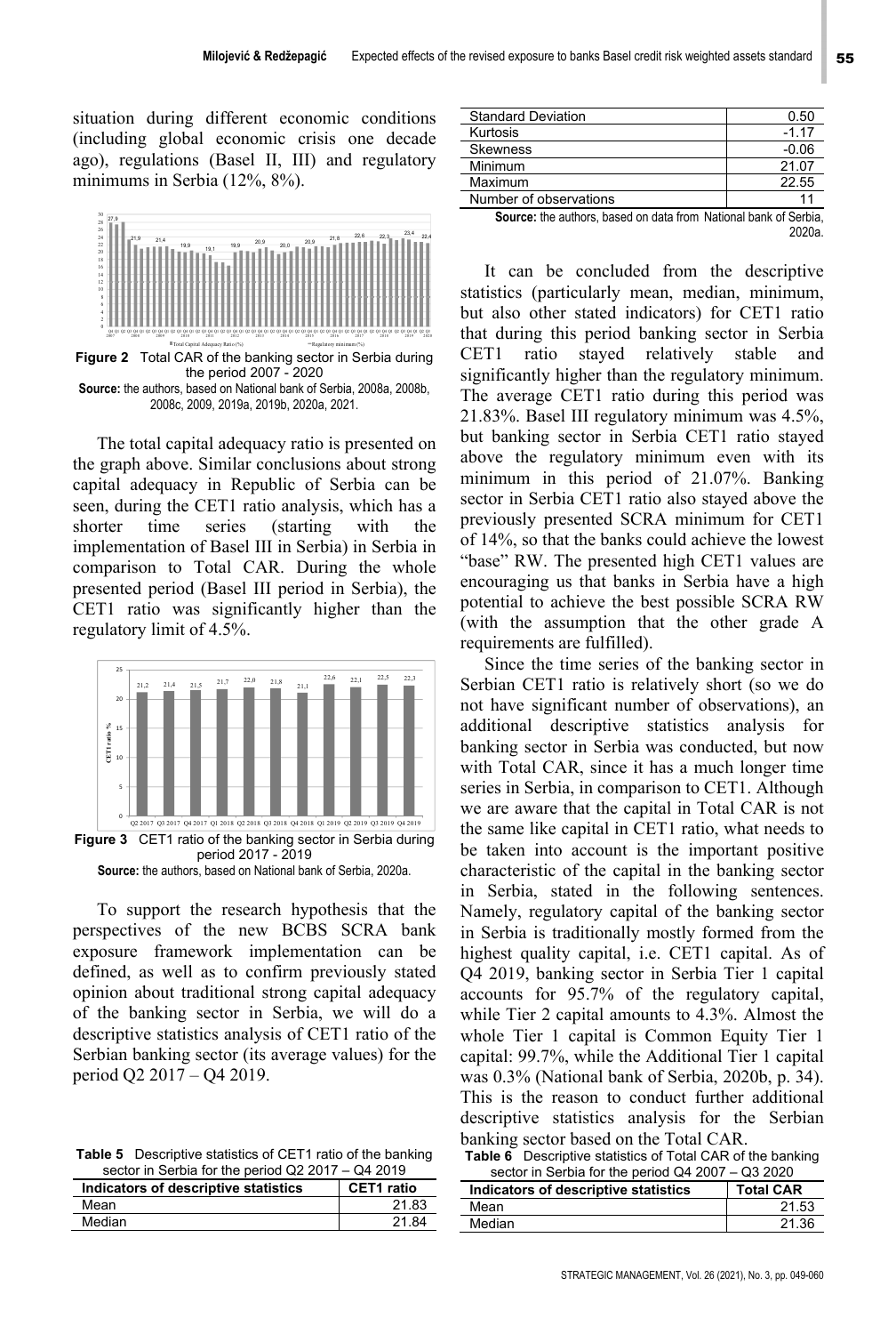| <b>Standard Deviation</b> | 2 22  |
|---------------------------|-------|
| Kurtosis                  | 2.49  |
| <b>Skewness</b>           | 0.80  |
| Minimum                   | 16.40 |
| Maximum                   | 28.10 |
| Number of observations    |       |
| . <i>.</i>                |       |

**Source:** the authors, based on data from: National bank of Serbia, 2008a, 2008b, 2008c, 2009, 2019a, 2019b, 2020a, 2021.

In this longer time series, there were 52 observations and numerous legislation changes (from: Basel II to Basel III framework, from International Accounting Standard 39 to International Financial Reporting Standards 9, etc.) in the capital adequacy treatment in Serbia. The characteristic of this time series is that it includes a period of the global financial crisis, period after this crisis and the first wave of coronavirus (Covid-19) disease. These factors increase the quality of presented time series. This is especially valuable taking into account that at this moment, when coronavirus disease is still strongly present worldwide, we cannot precisely predict its total effects on the global banking system in the forthcoming years. It can be seen from the descriptive statistics (mean, median, minimum and other) that during stated period the total CAR of the banking sector in Serbia stayed relatively strong, stable and significantly above the regulatory minimum. The average total CAR during this period was 21.53%. Total CAR regulatory minimum in Serbia was first 12% and then, defined to 8% with Basel III standard, but the total CAR of the banking sector in Serbia stayed above the regulatory minimum even with its minimum in this period of 16.40%. The conclusions based on the total CAR of the banking sector in Serbia are similar to the conclusions based on the CET1 ratio of the banking sector in Serbia. Namely, presented high total CAR values are also encouraging us that banks in Serbia have a high potential to achieve the best possible SCRA RW. Although, like stated before, in this moment we cannot precisely predict total effects of Covid-19 on the global banking system in the forthcoming years, the research has shown that the average CAR in Serbia stayed relatively high even during and after the global financial crisis that was active more than one decade ago. Additionally, BCBS has already reacted on the Covid-19 appearance with the prolongation of the Basel III reforms start to 2023, instead 2022 (Basel Committee on Banking Supervision, 2020). This BCBS's reaction, as well as previous experience with BCBS's decisions shows that it can be expected that the BCBS will

continue to carefully analyse global situation in the forthcoming period (including Covid-19) and based on this it will decide when is the appropriate moment for start of the Basel III reforms (currently defined for 2023).

Previous conclusions regarding Serbian banking sector's expectations from SCRA, are additionally confirmed with the value of Tier 1 leverage ratio. On the presented Figure with Tier 1 leverage ratio of the banking sector in Serbia, we see that the values are significantly higher than the SCRA prescribed limit of 5% for the best RW treatment.



The previously stated conclusions are also confirmed with Tier 1 leverage ratio descriptive statistics.

| $\alpha$ banking sector in Serbia for the period QZ 2017 $-$ Q4 2019 |           |  |  |  |
|----------------------------------------------------------------------|-----------|--|--|--|
| Indicators of descriptive statistics                                 | Tier 1 LR |  |  |  |
| Mean                                                                 | 12.35     |  |  |  |
| Median                                                               | 12.45     |  |  |  |
| <b>Standard Deviation</b>                                            | 1.29      |  |  |  |
| Kurtosis                                                             | $-1.61$   |  |  |  |
| <b>Skewness</b>                                                      | $-0.24$   |  |  |  |
| Minimum                                                              | 10.37     |  |  |  |
| Maximum                                                              | 13.83     |  |  |  |
| Number of observations                                               |           |  |  |  |

**Table 7** Descriptive statistics of Tier 1 leverage ratio of the banking sector in Serbia for the period Q2 2017 – Q4 2019

**Source:** the authors, based on data from: National bank of Serbia, 2020a.

Although the Tier 1 leverage ratio time series of the banking sector is relatively short, we see that this ratio in Serbia has stayed significantly above the SCRA stated level of 5%, even with its minimum in this period of 10.37%.

Based on all analyses presented in this chapter it can be concluded that externally unrated banks with strong and stable capital adequacy and other adequate parameters and ratios can have positive expectations from the implementation of SCRA that should be valid as of 2023. This confirms the first and second research hypotheses.

The paper has identified additional potential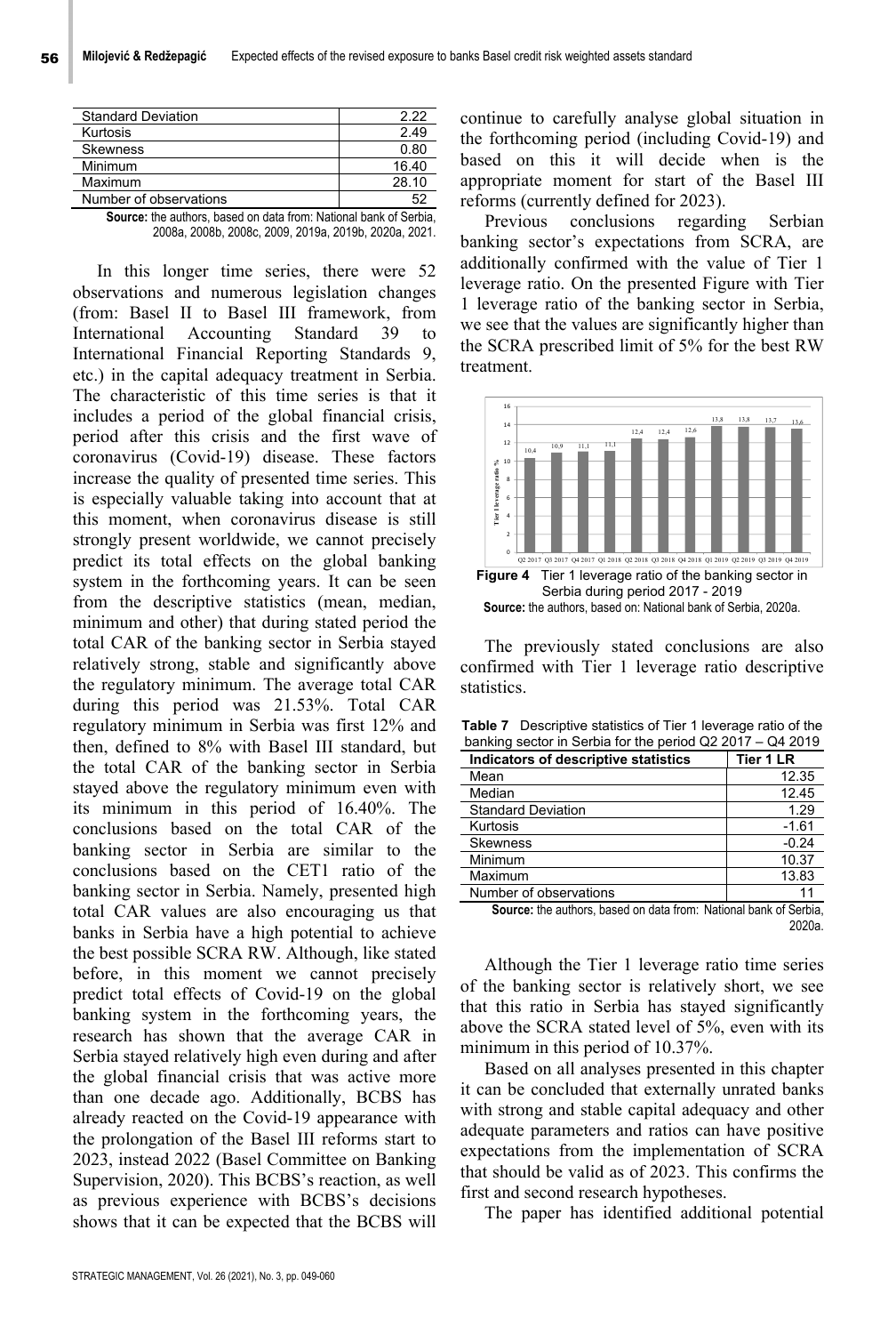for the positive effects if the banks achieve previously presented lowest possible SCRA RW. The stated is very important for the bank strategic management. This will be explained with the following hypothetical example that can be expected in 2023. This is very important information especially for the relatively smaller, developing, transition countries that often have the bank externally unrated exposure domination. The first bank in the paper's hypothetical example is a medium-sized international bank that has long term exposure to a second bank which is smaller and externally unrated, but it fulfils requirements for the lowest possible SCRA RW. There is a potential for the second bank to have lower cost of financing in comparison to a third bank (that would also receive loan from the first bank) with the following characteristics: also smaller and externally unrated bank but with higher SCRA RW due to lower CET1 ratio. In this example, the first bank, which calculates credit RWA based on the standardised approach, will have lower capital requirement based on the exposure to the second bank in comparison to exposure to the third bank. It is not guaranteed that the second bank can count on a lower interest rate in comparison to the third bank on the loans received from the first bank. However, there is potential for lower interest rate and cost of financing for the second bank, especially if we are analysing long-term exposures (for example refinancing lines which have a maturity of several years or longer). Based on the above, the second bank has a potential to offer lower interest rates to clients (corporate, retail, etc.) in comparison to the third bank. It can be expected that the first bank would be motivated to form this kind of different interest rate treatment, especially taking into account the importance of the cost of capital in today's international banking. Based on the previous, there is a potential for the capital allocation to banks with lower SCRA RW. If the general characteristic of one banking sector is low SCRA RW, then this could be positive for financing in this banking sector and economy. This can have positive impulse for performance improvement, efficiency and economic growth of the country in which characteristic of the banking sector is low SCRA RW for exposure to banks.

In accordance with the previous analysis, the recommendation to all banking sectors (especially those of the transition economies) for the successful start of usage of SCRA is related to the elements stated in the following sentences. The banks should continue to keep adequate capital and risk management ratios and improve it if possible and appropriate. The same stands for the related processes and system. If the values of their ratios are in accordance with the prescribed regulatory minimums, buffers, Pillar 2 (including SREP) requirement and other regulatory and internal capital adequacy requirements (regardless of whether it is directly required by the SCRA or not), they are on the good way to creating conditions for positive effects from the implementation of SCRA. All recommendations stated in the paper are confirm the third research hypothesis from the introductory chapter. The recommendations are also related to continuation of individual banks' careful planning of capital and risk management ratios and parameters, stress tests, different analyses and quantitative impact studies. It needs to be taken into account that an individual analysis which every bank can conduct on their own has the potential to be more precise, due to more available internal data on the particular bank level. This should induce that the banks are as ready as possible for the new regulations. There is a potential additional benefit for banks of using SCRA. Namely, SCRA can be useful in the banks' internal risk analysis and management, so not just for regulatory calculation. Banks can use SCRA as a kind of benchmark. They can use it for internal analysis, as an additional control tool or kind of additional validation for their rating models and analysis. For example, they can check what SCRA grade (A, B, C) externally rated banks would receive if they were analysed by the SCRA model. Banks can also try to compare SCRA grades with their internal rating for the same banks, etc. Based on previously stated, the recommendation for the banks would be that they should continue to analyse potential benefits on an individual level for the bank's internal risk and capital management of SCRA model. Banks should also continue to analyse the other options for treatment of exposure to banks, ECRA and IRB approach, so that they can see which approach is the best for them. The continuation of cooperation between all stakeholders in this process is also essential. Primarily, it should be a way to achieve maximal effects from the new regulations, in the field of bank risk and capital management, performance, control, financial stability strengthening and creating positive impulse for sustainable economic growth.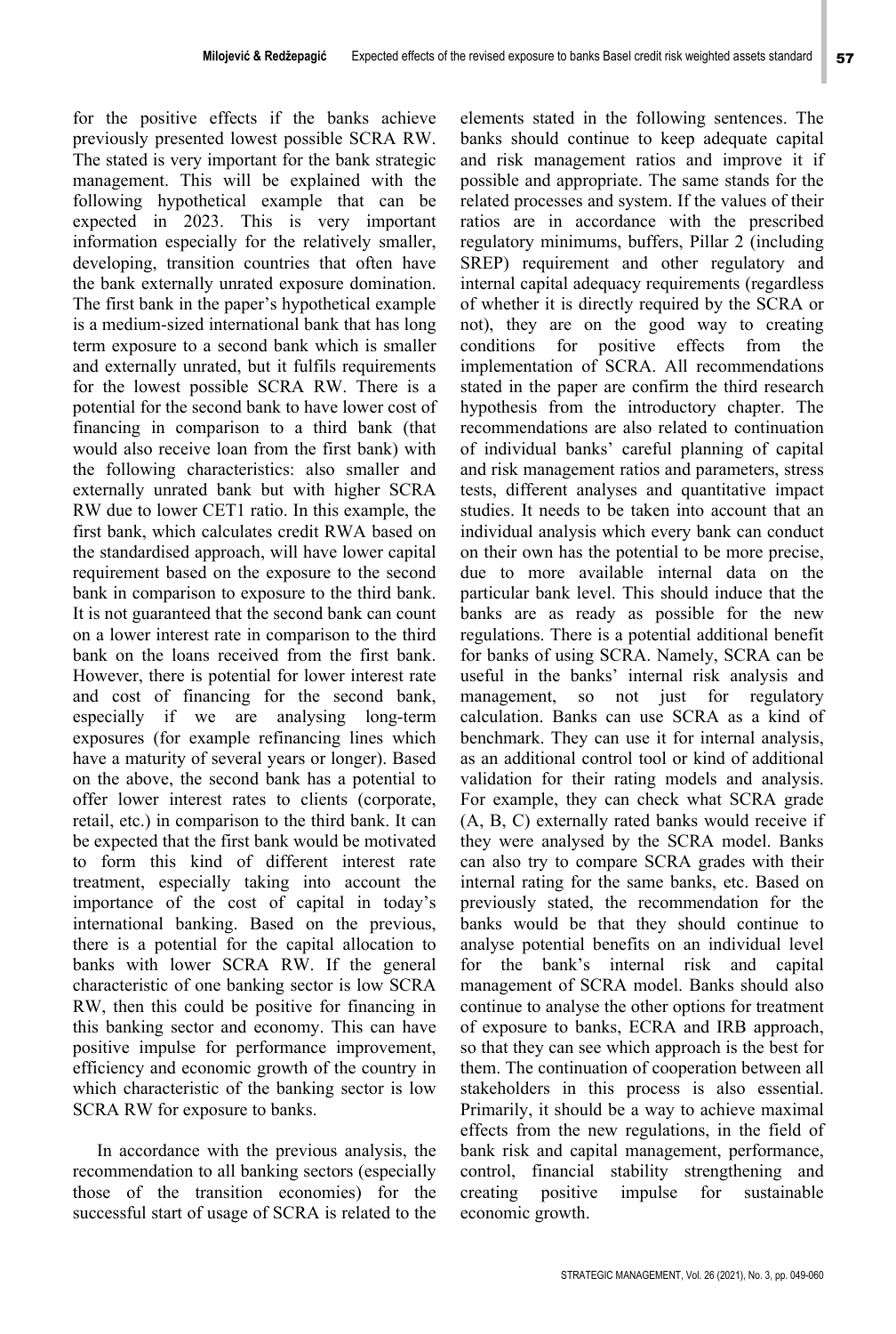## **Conclusion**

This paper has analysed the expected effects of the revised Basel III exposure to banks credit risk weighted assets standard that are due to be officially applied at the start of 2023 and incorporated in the banks' strategic management. All the major characteristics of the future, improved exposure to treatment of banks in the capital adequacy are presented. A comparison between existing solutions for the exposure to banks treatment, as part of the RWA calculation and planned revised solutions is performed in this study. Using the most relevant publicly available historical and present global experience, research results, analyses and databases during this research, the perspectives of the new BCBS bank exposure framework implementation have been defined.

In the scope of standardised credit RWA approach, for exposure to banks, ECRA can be used for externally rated exposure and SCRA for the unrated bank exposure. SCRA represents the most significant innovation in exposure to banks segment of RWA, although the ECRA improvements are also important. The changes of the capital adequacy ratios can be expected from the IRB exposure to banks changes, since banks will not use AIRB for exposure to banks anymore, so they will need to use either standardised or FIRB approach. The banks that had benefits from the internal estimation of AIRB credit RWA parameters now could be faced with increased credit RWA in the segment of exposure to banks. This would have an impact on capital adequacy reduction. However, the real big step forward in the exposure to banks is expected with the implementation of SCRA that is focused on externally unrated exposure to banks. The new SCRA approach with A, B, C grades, high sensitivity on CET1 ratio, Tier 1 leverage ratio and other improvements is a significant step in the capital and risk management progress. This improvement should be achieved with a more precise CET1 ratio (and other capital adequacy ratios) that is expected from the implementation of 2017 reforms.

The SCRA is very interesting for the banking sectors dominated by externally unrated banks in exposure to banks. In general, developed countries have much longer tradition with externally rated bank exposure in comparison to smaller, developing and transition countries that have usually faced externally rated exposure to banks later in comparison to developed countries.

This was the reason to conduct a special case study and quantitative analysis regarding SCRA on the data of the banking sector in Serbia. The research has shown that relatively high capital adequacy, CET 1 ratio and Tier 1 leverage ratio in Serbia provide a good starting position on the way to achieving the best possible SCRA risk weight. SCRA will also be very important for banking sectors and banks whose portfolios are dominated externally rated bank exposure, but in the same time they have significant amount of exposure to banks without external rating. Based on the conducted analysis it was concluded that externally unrated banks with strong and stable capital adequacy and other adequate capital and risk parameters and ratios can have positive expectations from the implementation of SCRA that should come into force as of 2023.

The paper's recommendation for the successful start of usage of SCRA is that banks should continue to keep adequate capital and risk management ratios and improve them if possible and appropriate. The same stands for the related processes and system. If the values of their ratios are in accordance with the prescribed regulatory minimums, buffers, Pillar 2 (including SREP) requirement and other regulatory and internal capital adequacy requirements (regardless of whether it is directly required by the SCRA or not), they are on the good way to creating conditions for positive effects from the implementation of SCRA. The recommendations are also related to continuation of individual banks' careful planning of capital and risk management ratios and parameters, stress tests, different analysis and quantitative impact studies. SCRA can be useful in banks' internal risk analysis and management, i.e. not just for regulatory calculation. Banks can use SCRA as a kind of benchmark. Banks should also continue to analyse the other options for the exposure to banks treatment: ECRA and IRB approach, so that they can conclude which approach is the best for them. The continuation of cooperation between all stakeholders in this process is also essential. The above stated, should support establishing conditions for achieving maximal effects from the new regulation, on the micro and macro level.

## **References**

Addo, P.M., Guegan, D., & Hassani B. (2018). Credit risk analysis using machine and deep learning models. *Risks, 6* (2), 38. https://doi.org/10.3390/risks6020038

Basel Committee on Banking Supervision. (2006).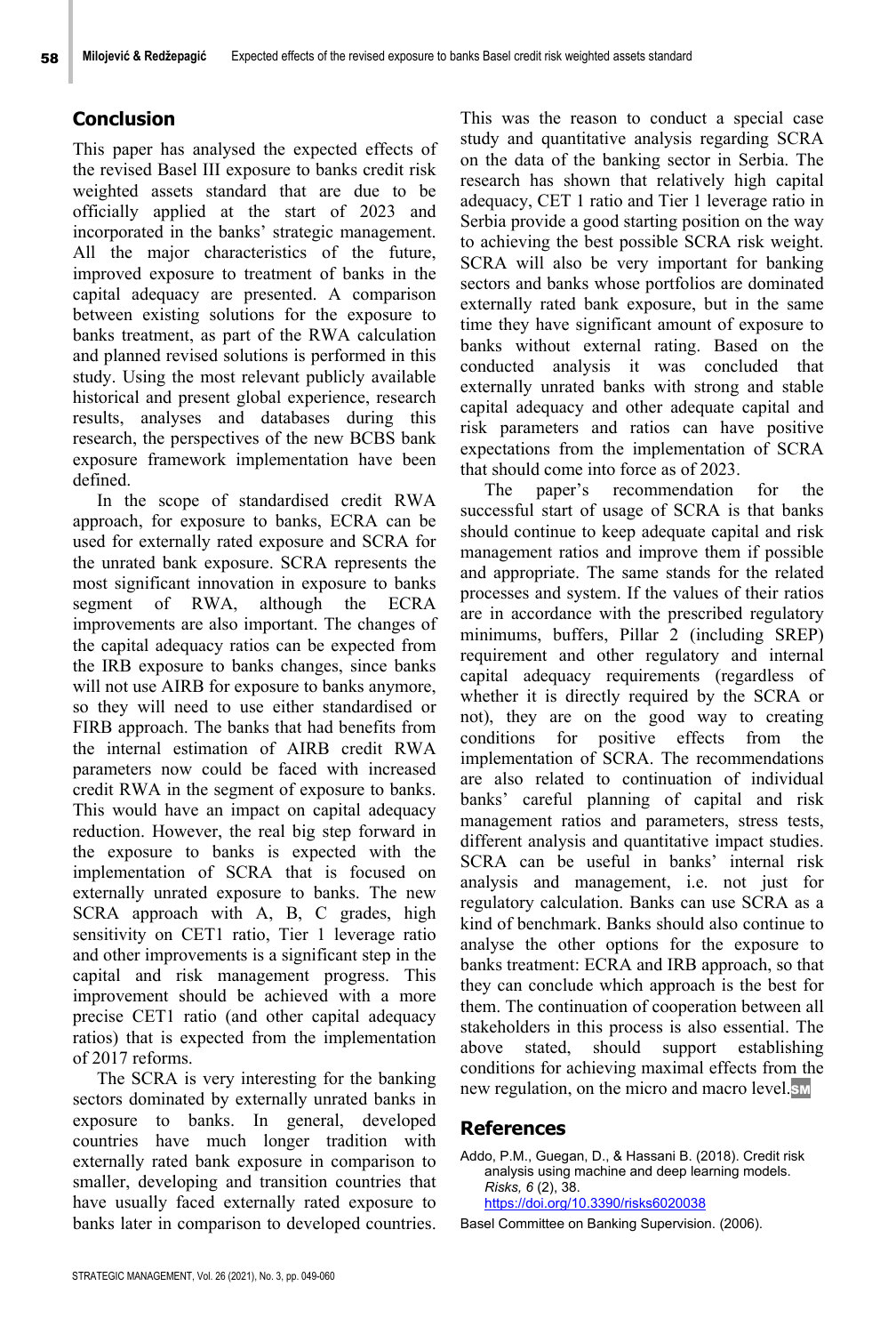*International convergence of capital measurement and capital standards; A revised framework comprehensive version*. Retrieved April 05, 2020, from https://www.bis.org/publ/bcbs128.pdf.

Basel Committee on Banking Supervision. (2011). *Basel III: A global regulatory framework for more resilient banks and banking systems*. Retrieved April 05, 2020, from https://www.bis.org/publ/bcbs189.pdf.

Basel Committee on Banking Supervision. (2017a). *Basel III: Finalising post-crisis reforms*. Retrieved February 8, 2020. from https://www.bis.org/bcbs/publ/d424.pdf.

Basel Committee on Banking Supervision. (2017b). *Finalising Basel III - in brief*. Retrieved February 8, 2020, from https://www.bis.org/bcbs/publ/d424\_inbrief.pdf.

- Basel Committee on Banking Supervision. (2020). *Governors and Heads of Supervision announce deferral of Basel III implementation to increase operational capacity of banks and supervisors to respond to Covid-19*. Retrieved May 30, 2020, from https://www.bis.org/press/p200327.htm.
- Basel Committee on Banking Supervision. (2021). *The Basel framework*. Retrieved January 30, 2021, from https://www.bis.org/basel\_framework/index.htm?export =pdf.
- Chivu, L. Ciutacu, C. & Georgescu, L. (2015). Household income in Romania. A challenge to economic and social cohesion. *Procedia Economics and Finance, 22*, 398- 401.

https://doi.org/10.1016/S2212-5671(15)00310-X

Ciutacu, C., Chivu, L. & Iorgulescu, R. (2009). The global financial crisis: management of deficits and debts. *Amfiteatru Economic Journal, 11* (Special Number 3). 735-750.

Croatian National Bank. (2019). *Semi-annual information on the financial condition, the degree of price stability achieved and the implementation of monetary policy in the first half of 2019*. Retrieved March 7, 2020, from https://www.hnb.hr/documents/20182/2922400/epolugodisnja-informacija-1polugodiste2019.pdf/eb049c2d-e8ed-5292-08c4- 563831548938.

Croatian National Bank. (2020). *Semi-annual information on the financial condition, the degree of price stability achieved and the implementation of monetary policy in the second half of 2019*. Retrieved Janauary 16, 2021, from https://www.hnb.hr/documents/20182/2922400/epolugodisnja-informacija-2polugodiste2019.pdf/3b9ee88b-2aec-d048-3985- 89fdef99a802.

European Central Bank. (2020a). *Supervisory banking statistics, second quarter 2020*. Retrieved November 15, 2020, from: https://www.bankingsupervision.europa.eu/ecb/pub/pdf/

ssm.supervisorybankingstatistics\_second\_quarter\_202 0\_202010~64f3734def.en.pdf.

European Central Bank. (2020b). *Supervisory banking statistics, fourth quarter 2019*. Retrieved January 16, 2021, from https://www.bankingsupervision.europa.eu/ecb/pub/pdf/

ssm.supervisorybankingstatistics\_fourth\_quarter\_2019\_ 202004~4848fcfef2.en.pdf.

European Central Bank. (2021). *Supervisory banking statistics, third quarter 2020*. Retrieved January 16, 2021, from

https://www.bankingsupervision.europa.eu/ecb/pub/pdf/ ssm.supervisorybankingstatistics\_third\_quarter\_2020\_2 02101~9b085b2142.en.pdf.

- Ferreira, C., Jenkinson, N. & Wilson, C. (2019). From Basel I to Basel III: Sequencing implementation in developing economies. *IMF Working Papers, 2019* (127). https://doi.org/10.5089/9781498315227.001
- Geršl, A., Jakubík P., Konečný T., & Seidler J. (2013). Dynamic stress testing: the framework for assessing the resilience of the banking sector used by the Czech National Bank. *Finance a úvěr-Czech Journal of Economics and Finance, 63* (6), 505-536.

Hadad, S. (2018). The geographic distribution of knowledge economy (KE) within the European Union (EU). *Management & Marketing. Challenges for the Knowledge Society, 13* (3), 1089-1107. https://doi.org/10.2478/mmcks-2018-0025

Huser, A. C. & Kok C. (2019). Mapping bank securities across euro area sectors: comparing funding and exposure networks, *Journal of Network Theory in Finance, 5* (2), 59-92. https://doi.org/10.21314/JNTF.2019.052

- Jacobs, M. (2018). The validation of machine-learning models for the stress testing of credit risk. *Journal of Risk Management in Financial Institutions, 11* (3). 1-26. https://doi.org/10.20944/preprints201803.0157
- Leo, M., Sharma, S., & Maddulety, K. (2019). Machine learning in banking risk management: A literature review. *Risks, 7* (1), 29. https://doi.org/10.3390/risks7010029

Lessmann, S., Baesens, B., Seow, H. & Thomas, L.C. (2015). Benchmarking state-of-the-art classification algorithms for credit scoring: An update of research. *European Journal of Operational Research, 247* (1), 124-136.

https://doi.org/10.1016/j.ejor.2015.05.030

- Laurent J. P., Sestier, M. & Thomas, S. (2016). Trading book and credit risk: How fundamental is the Basel review? *Journal of Banking and Finance, 73*, 211–223. http://dx.doi.org/10.1016/j.jbankfin.2016.07.002
- Mertzanis, M. (2019). Financialisation, institutions and financing constraints in developing countries. *Cambridge Journal of Economics, 43* (4), 825–866. https://doi.org/10.1093/cje/bez015
- Milojević, N. (2014). Optimal banking and other financial business for the economic growth of Serbia. *Journal of Central Banking Theory and Practice, 3* (2), 61-83. https://doi.org/10.2478/jcbtp-2014-0011

Milojević, N. (2016). Contemporary challenges in the banking risk management. *Business Economics, 10* (2), 66-85.

https://doi.org/10.5937/poseko10-13418

Milojević, N., & Redzepagic, S. (2020). Current trends and future progress in the banking risk and capital management: Worldwide experience and Republic of Serbia case study. *Economic Analysis*, *53* (2), 79-94. https://doi.org/10.28934/ea.20.53.2.pp79-9

Moraru, A-D., & Duhnea, C. (2018). E-banking and customer satisfaction with banking services, *Strategic Management, 23* (3), 3-9. https://doi.org/10.5937/straman1803003m

National bank of Serbia. (2008a). *Banking supervision - first quarter report 2008*. Retrieved December 12, 2020, from https://nbs.rs/en/finansijskeinstitucije/banke/izvestaji-i-analize/.

National bank of Serbia. (2008b). *Banking supervision fourth quarter report 2007*. Retrieved December 12, 2020, from https://nbs.rs/en/finansijske